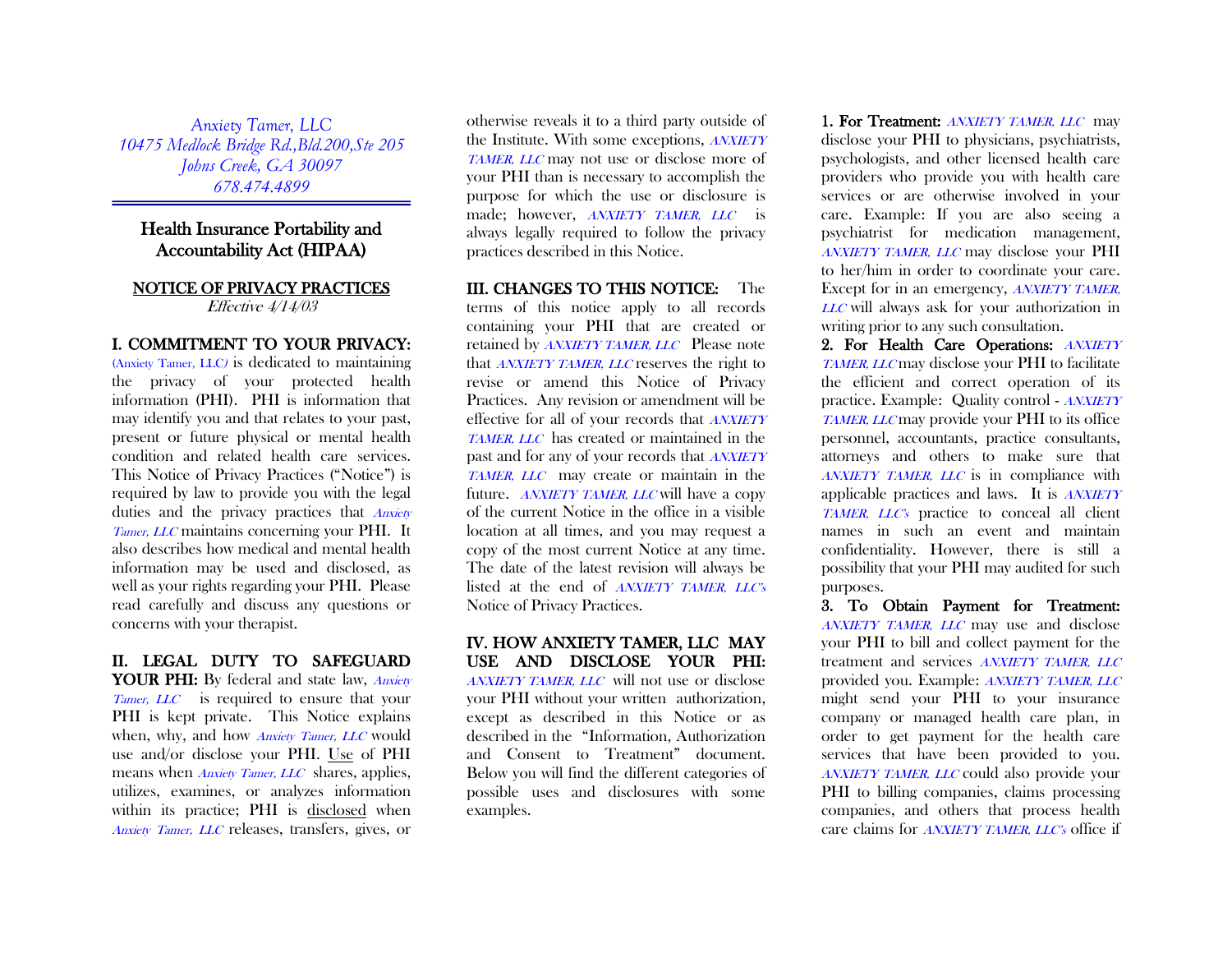either you or your insurance carrier is not able to stay current with your account. In this latter instance. ANXIETY TAMER, LLC will always do its best to reconcile this with you first prior to involving any outside agency.

4. Employees and Business Associates: There may be instances where services are provided to ANXIETY TAMER, LLC by an employee or through contracts with thirdparty "business associates." Whenever an employee or business associate arrangement involves the use or disclosure of your PHI, ANXIETY TAMER, LLC will have a written contract that requires the employee or business associate to maintain the same high standards of safeguarding your privacy that is required of ANXIETY TAMER, LLC.

Note: Georgia and Federal law provides additional protection for certain types of health information, including alcohol or drug abuse, mental health and AIDS/HIV, and may limit whether and how *ANXIETY TAMER*, LLC may disclose information about you to others.

# V. USE AND DISCLOSURE OF YOUR PHI IN CERTAIN SPECIAL CIRCUMSTANCES – ANXIETY TAMER, LLC may use and/or disclose your PHI without your consent or authorization for the following reasons:

1. Law Enforcement: Subject to certain conditions, *ANXIETY TAMER*, *LLC* may disclose your PHI when required by federal, state, or local law; judicial, board, or administrative proceedings; or, law enforcement. Example: ANXIETY TAMER, LLC may make a disclosure to the

appropriate officials when a law requires ANXIETY TAMER, LLC to report information to government agencies, law enforcement personnel and/or in an administrative proceeding.

- 2. Lawsuits and Disputes: ANXIETY TAMER, LLC may disclose information about you to respond to a court or administrative order or a search warrant. ANXIETY TAMER, LLC may also disclose information if an arbitrator or arbitration panel compels disclosure, when arbitration is lawfully requested by either party, pursuant to subpoena duces tectum (e.g., a subpoena for mental health records) or any other provision authorizing disclosure in a proceeding before an arbitrator or arbitration panel. ANXIETY TAMER, LLC will only do this if efforts have been made to tell you about the request and you have been provided an opportunity to object or to obtain an appropriate court order protecting the information requested.
- 3. Public Health Risks: ANXIETY TAMER, LLC may disclose your PHI to public health or legal authorities charged with preventing or controlling disease, injury, disability, to report births and deaths, and to notify persons who may have been exposed to a disease or at risk for getting or spreading a disease or condition.
- 4. Food and Drug Administration (FDA): ANXIETY TAMER, LLC may disclose to the FDA, or persons under the jurisdiction of the FDA, PHI relative to adverse events with respect to drugs, foods, supplements, products and product defects, or post marketing surveillance information to

enable product recalls, repairs, or replacement.

- 5. Serious Threat to Health or Safety: ANXIETY TAMER, LLC may disclose your PHI if you are in such mental or emotional condition as to be dangerous to yourself or the person or property of others, and if ANXIETY TAMER, LLC determines in good faith that disclosure is necessary to prevent the threatened danger. Under these circumstances, ANXIETY TAMER, LLC may provide PHI to law enforcement personnel or other persons able to prevent or mitigate such a serious threat to the health or safety of a person or the public.
- 6. Minors: If you are a minor (under 18 years of age), ANXIETY TAMER, LLC may be compelled to release certain types of information to your parents or guardian in accordance with applicable law.
- 7. Abuse and Neglect: ANXIETY TAMER, LLC may disclose PHI if mandated by Georgia child, elder, or dependent adult abuse and neglect reporting laws. Example: If ANXIETY TAMER, LLC has a reasonable suspicion of child abuse or neglect, ANXIETY TAMER, LLC will report this to the Georgia Department of Child and Family Services.
- 8. Coroners, Medical Examiners, and Funeral Directors: ANXIETY TAMER, LLC may release PHI about you to a coroner or medical examiner. This may be necessary, for example, to identify a deceased person, determine the cause of death or other duties as authorized by law. ANXIETY TAMER, LLC may also disclose PHI to funeral directors,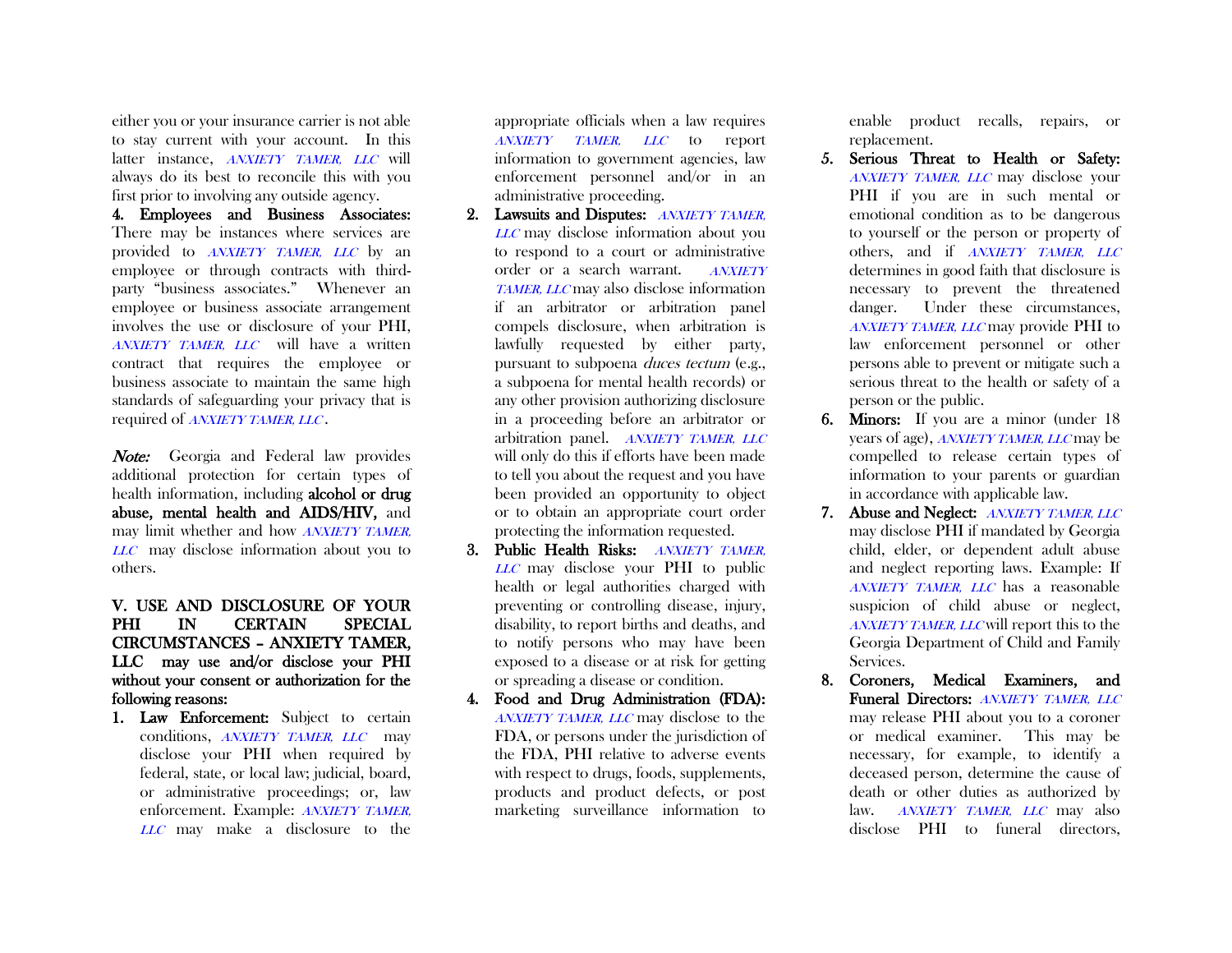consistent with applicable law, to carry out their duties.

- 9. Communications with Family, Friends, or Others: ANXIETY TAMER, LLC may release your PHI to the person you named in your Durable Power of Attorney for Health Care (if you have one), to a friend or family member who is your personal representative (i.e., empowered under state or other law to make health-related decisions for you), or any other person you identify, relevant to that person's involvement in your care or payment related to your care. In addition, ANXIETY TAMER, LLC may disclose your PHI to an entity assisting in disaster relief efforts so that your family can be notified about your condition.
- 10. Military and Veterans: If you are a member of the armed forces, ANXIETY TAMER, LLC may release PHI about you as required by military command authorities. ANXIETY TAMER, LLC may also release PHI about foreign military personnel to the appropriate military authority.
- 11. National Security, Protective Services for the President, and Intelligence Activities: ANXIETY TAMER, LLC may release PHI about you to authorized federal officials so they may provide protection to the President, other authorized persons, or foreign heads of state, to conduct special investigations for intelligence, counterintelligence, and other national activities authorized by law.
- 12. Correctional Institutions: If you are or become an inmate of a correctional institution, *ANXIETY TAMER*, *LLC* may

disclose PHI to the institution or its agents when necessary for your health or the health and safety of others

- 13. For Research Purposes: In certain limited circumstances, ANXIETY TAMER, LLC may use information you have provided for medical/psychological research, but only with your written authorization. The only circumstance where written authorization would not be required would be if the information you have provided could be completely disguised in such a manner that you could not be identified, directly or through any identifiers linked to you. The research would also need to be approved by an institutional review board that has examined the research proposal and ascertained that the established protocols have been met to ensure the privacy of your information.
- 14. For Workers' Compensation Purposes: ANXIETY TAMER, LLC may provide PHI in order to comply with Workers' Compensation or similar programs established by law.
- 15. Appointment Reminders: ANXIETY TAMER, LLC is permitted to contact you, without your prior authorization, to provide appointment reminders or information about alternative or other health-related benefits and services that you may need or that may be of interest to you.
- 16. Health Oversight Activities: ANXIETY TAMER, LLC may disclose health information to a health oversight agency for activities such as audits, investigations, inspections, or licensure of facilities. These activities are necessary for the

government to monitor the health care system, government programs and compliance with laws. Example: When compelled by U.S. Secretary of Health and Human Services to investigate or assess ANXIETY TAMER, LLC's compliance with HIPAA regulations.

# 17. If Disclosure is Otherwise Specifically Required by Law.

VI. Other Uses and Disclosures Require Your Prior Written Authorization: In any other situation not covered by this notice, ANXIETY TAMER, LLC will ask for your written authorization before using or disclosing medical information about you. If you chose to authorize use or disclosure, you can later revoke that authorization by notifying ANXIETY TAMER, LLC in writing of your decision. You understand that **ANXIETY** TAMER, LLC is unable to take back any disclosures it has already made with your permission, *ANXIETY TAMER*, *LLC* will continue to comply with laws that require certain disclosures, and ANXIETY TAMER, LLC is required to retain records of the care that its therapists have provided to you.

# VII. RIGHTS YOU HAVE REGARDING YOUR PHI:

1. The Right to See and Get Copies of Your PHI: In general, you have the right to see your PHI that is in *ANXIETY TAMER, LLC's* possession, or to get copies of it; however, you must request it in writing. If ANXIETY TAMER, LLC does not have your PHI, but knows who does, you will be advised how you can get it. You will receive a response from ANXIETY TAMER, LLC within 30 days of receiving your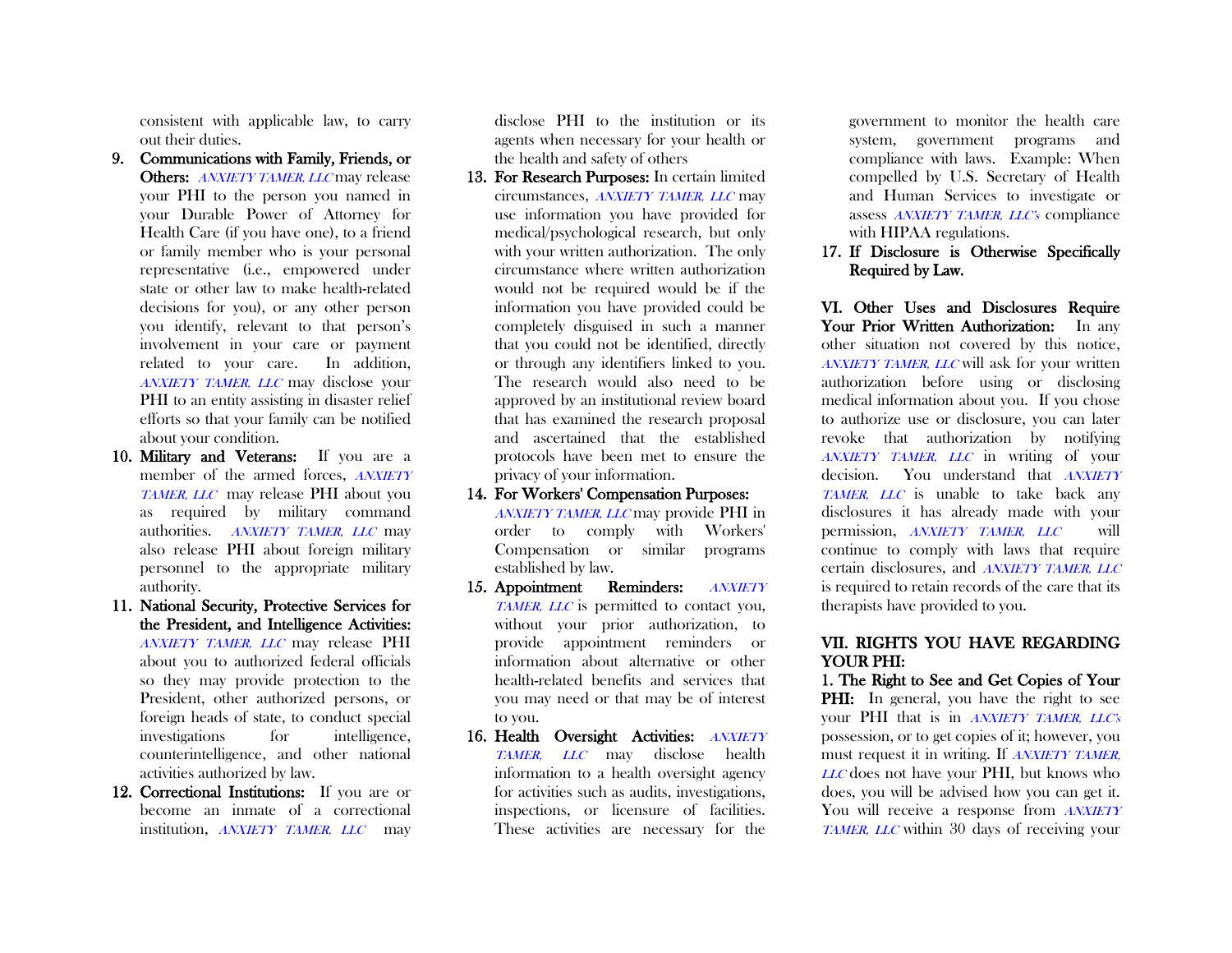written request. Under certain circumstances, ANXIETY TAMER, LLC may feel it must deny your request, but if it does, ANXIETY TAMER, LLC will give you, in writing, the reasons for the denial. ANXIETY TAMER, LLC will also explain your right to have its denial reviewed. If you ask for copies of your PHI, you will be charged not more than \$.25 per page and the fees associated with supplies and postage. ANXIETY TAMER, LLC may see fit to provide you with a summary or explanation of the PHI, but only if you agree to it, as well as to the cost, in advance.

2. The Right to Request Limits on Uses and Disclosures of Your PHI: You have the right to ask that **ANXIETY TAMER**, LLC limit how it uses and discloses your PHI. While **ANXIETY** TAMER, LLC will consider your request, it is not legally bound to agree. If ANXIETY TAMER, LLC does agree to your request, it will put those limits in writing and abide by them except in emergency situations. You do not have the right to limit the uses and disclosures that ANXIETY TAMER, LLC is legally required or permitted to make.

3. The Right to Choose How ANXIETY TAMER, LLC Sends Your PHI to You: It is your right to ask that your PHI be sent to you at an alternate address (for example, sending information to your work address rather than your home address) or by an alternate method (for example, via email instead of by regular mail). ANXIETY TAMER, LLC is obliged to agree to your request providing that it can give you the PHI, in the format you requested, without undue inconvenience.

4. The Right to Get a List of the Disclosures. You are entitled to a list of disclosures of your PHI that *ANXIETY TAMER, LLC* has made. The

list will not include uses or disclosures to which you have specifically authorized (i.e., those for treatment, payment, or health care operations, sent directly to you, or to your family; neither will the list include disclosures made for national security purposes, or to corrections or law enforcement personnel. The request must be in writing and state the time period desired for the accounting, which must be less than a 6-year period and starting after April 14, 2003.

 ANXIETY TAMER, LLC will respond to your request for an accounting of disclosures within 60 days of receiving your request. The list will include the date of the disclosure, the recipient of the disclosure (including address, if known), a description of the information disclosed, and the reason for the disclosure. ANXIETY TAMER, LLC will provide the list to you at no cost, unless you make more than one request in the same year, in which case it will charge you a reasonable sum based on a set fee for each additional request.

5. The Right to Amend Your PHI: If you believe that there is some error in your PHI or that important information has been omitted, it is your right to request that ANXIETY TAMER, LLC correct the existing information or add the missing information. Your request and the reason for the request must be made in writing. You will receive a response within 60 days of ANXIETY TAMER, LLC's receipt of your request. ANXIETY TAMER, LLC may deny your request, in writing, if it finds that the PHI is: (a) correct and complete, (b) forbidden to be disclosed, (c) not part of its records, or (d) written by someone other than ANXIETY TAMER, LLC denial must be in writing and must state the

reasons for the denial. It must also explain your right to file a written statement objecting to the denial. If you do not file a written objection, you still have the right to ask that your request and **ANXIETY TAMER**, LLC's denial will be attached to any future disclosures of your PHI. If ANXIETY TAMER, LLC approves your request, it will make the change(s) to your PHI. Additionally, ANXIETY TAMER, LLC will tell you that the changes have been made and will advise all others who need to know about the change(s) to your PHI.

6. The Right to Get This Notice by Email: You have the right to get this notice by email. You have the right to request a paper copy of it as well.

7. Submit all Written Requests: Submit to ANXIETY TAMER, LLC's Director and Privacy Officer, Angela C. Breazeale, LPC, at the address listed on top of page one of this document.